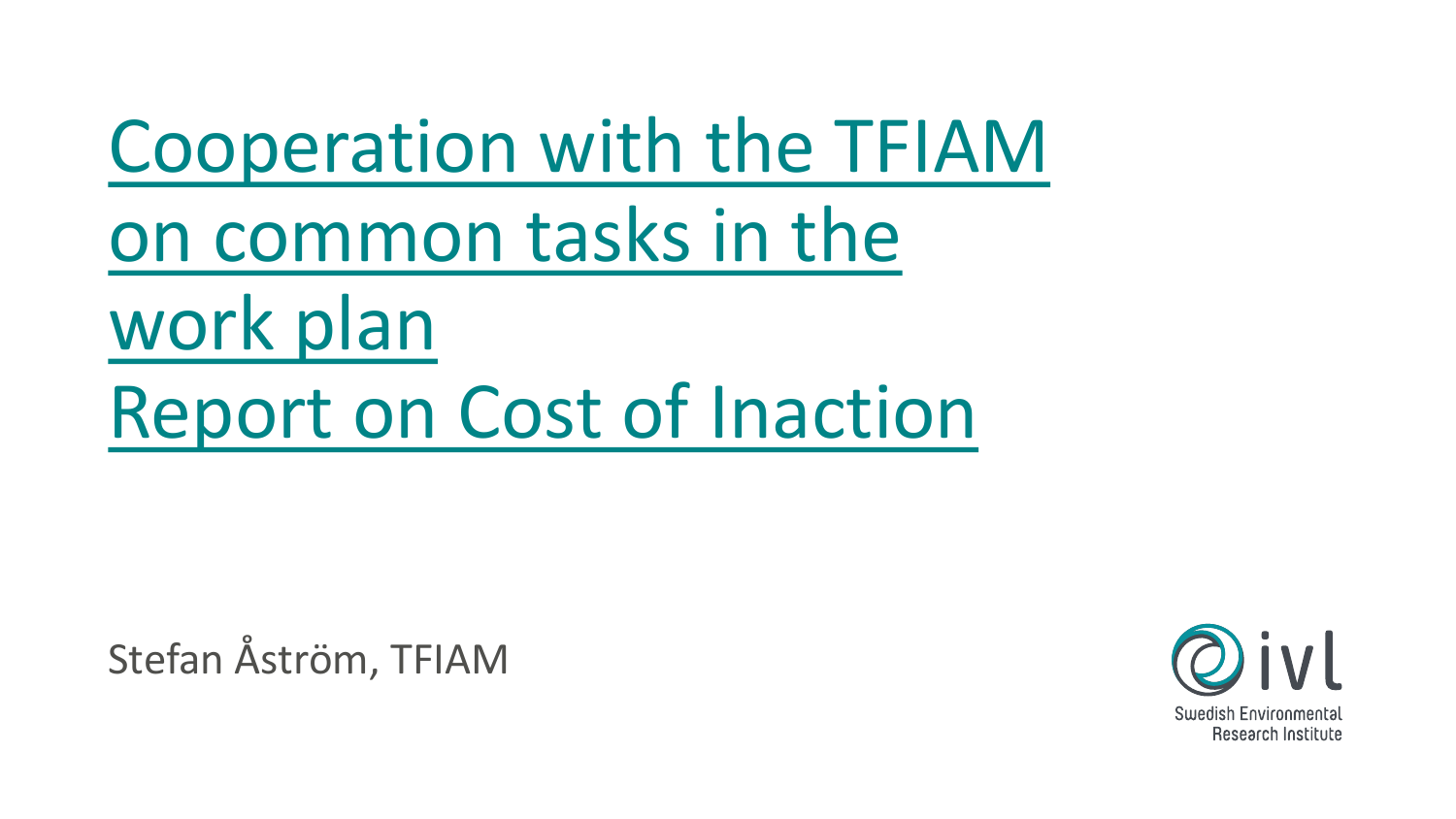# Report on Costs of inaction (COI)

- A conceptual overview summarising existing literature complemented with own calculations,
- Responds to workplan item 2.1.7,

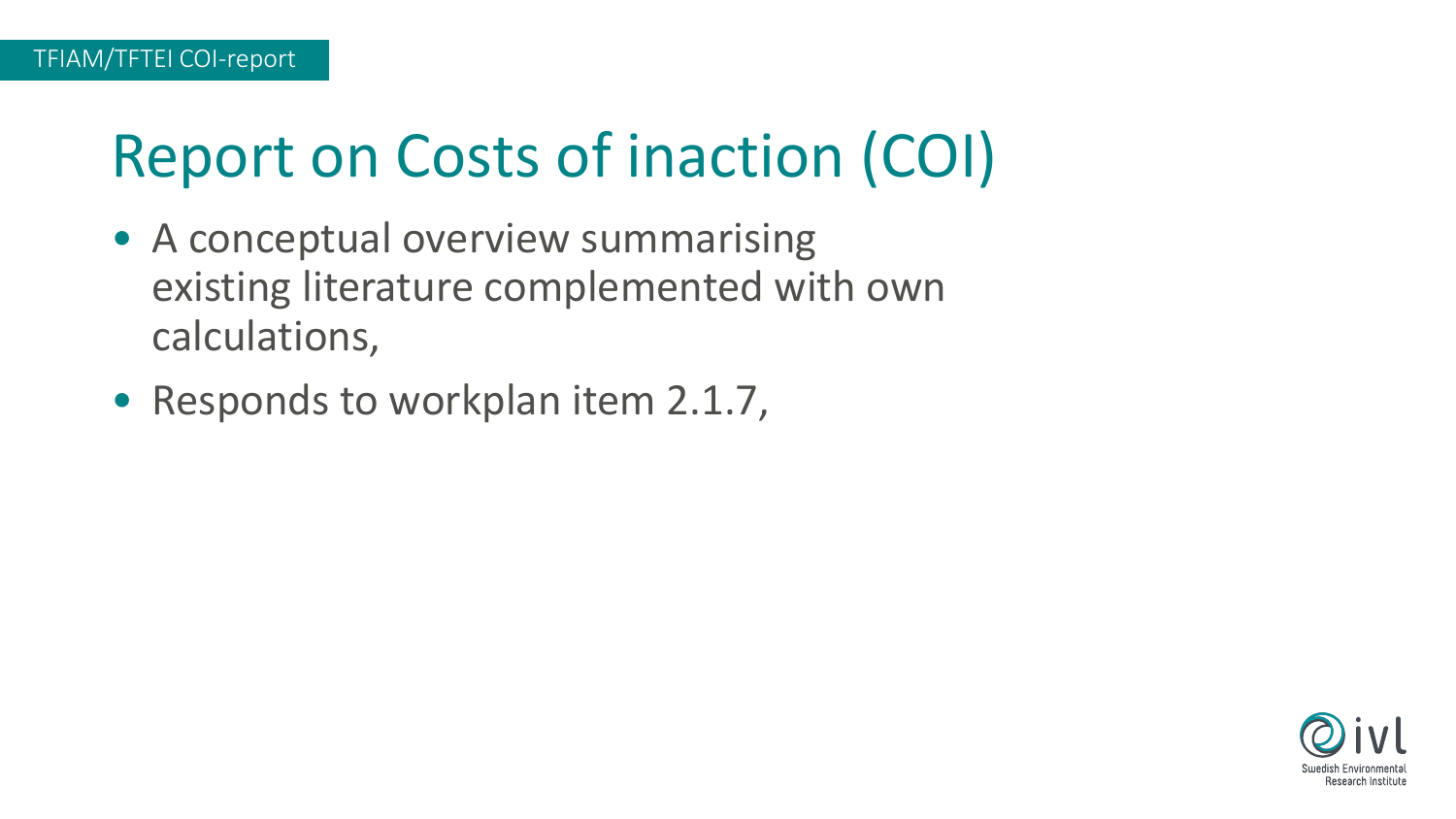## COI-report strives to answer:

- Question #1: Can we by now confidently estimate welfare effects of poor air quality?
- Question #2: How large are the costs if inaction on air pollution?
- Question #3: Are these costs expected to go up or down in the future?
- Question #4: Is there still room to reduce the costs of inaction even further?
- Question #5: Will human welfare improve if we do more?

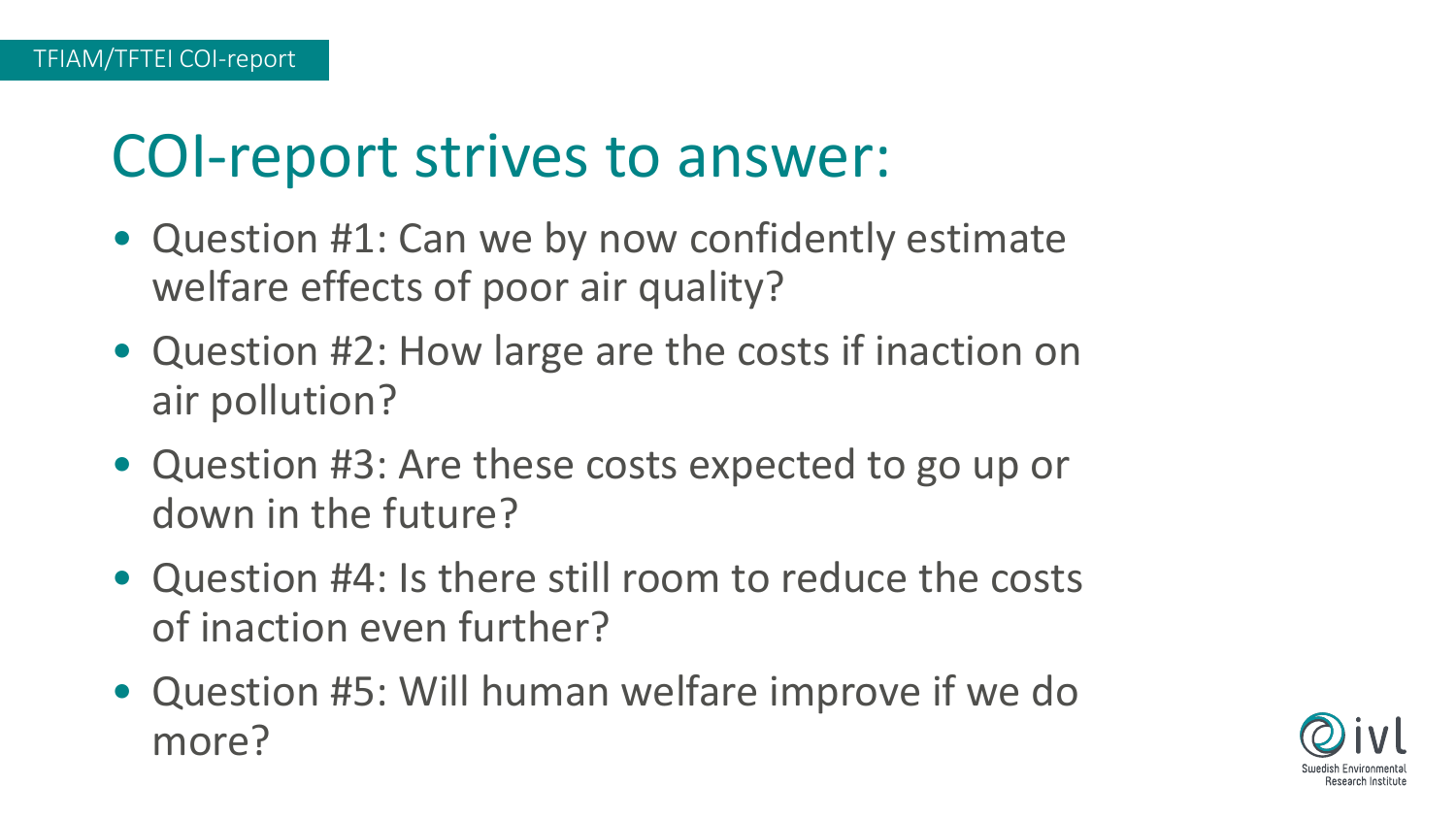## COI-report structure

- Introduction, background, method,
- Results disaggregated over:

Region: EECCA, South Eastern Europe, Western and Central Europe, North America, Global Cost type: Total damage, Reduced labour productivity, crop damages, per sector, per pollutant

- How large is the monetized damage from air pollution?
- How much benefit in future from expected action?
- How large costs can be avoided in the future?
- Are costs of inaction larger than emission control costs?

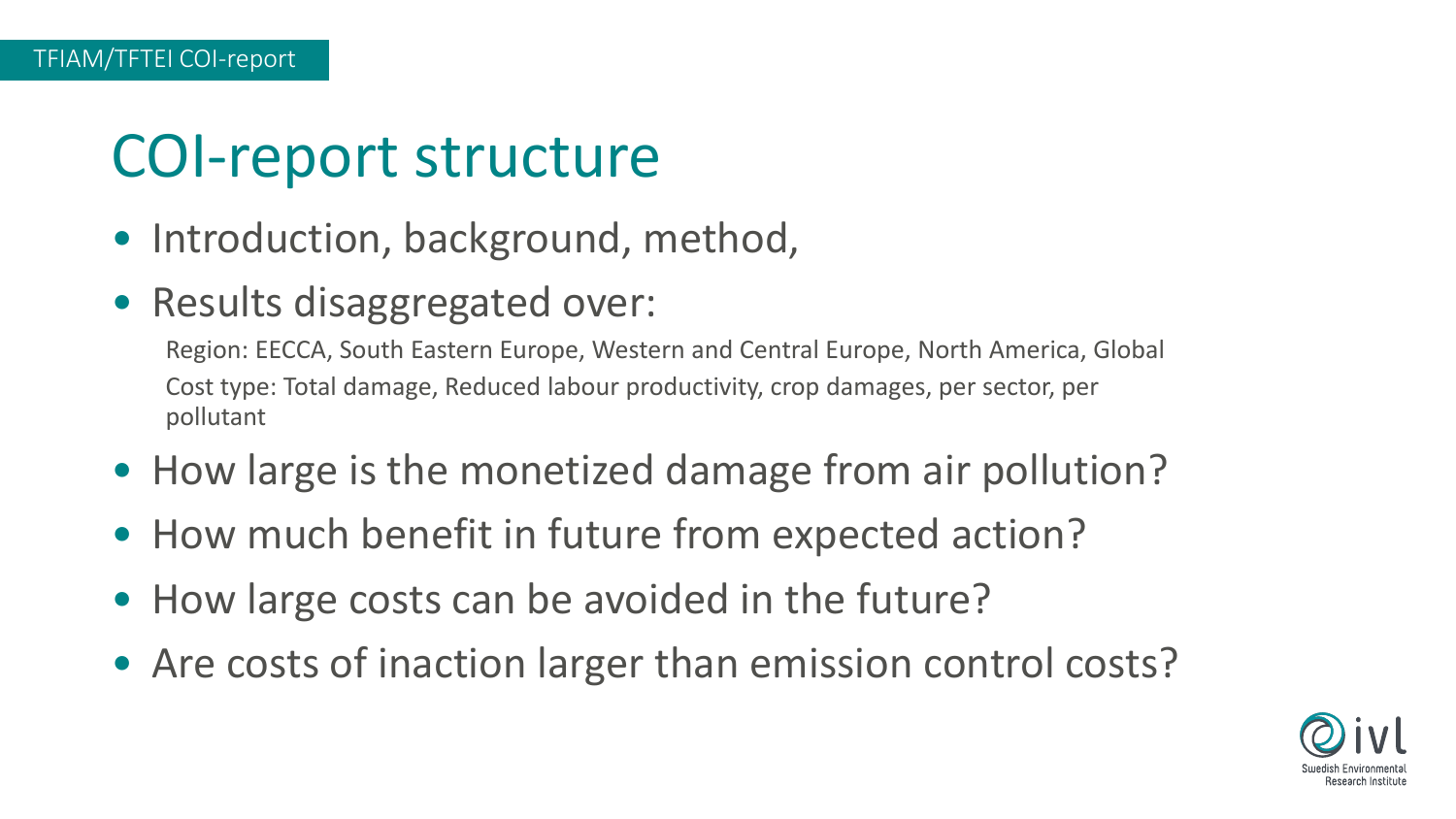## How large is monetized damage?

Health damage from ambient air pollution in Caucasus and Central Asia in 2010 (based on mortality presented in WHO&OECD, 201580000 14% 70000 12% 60000



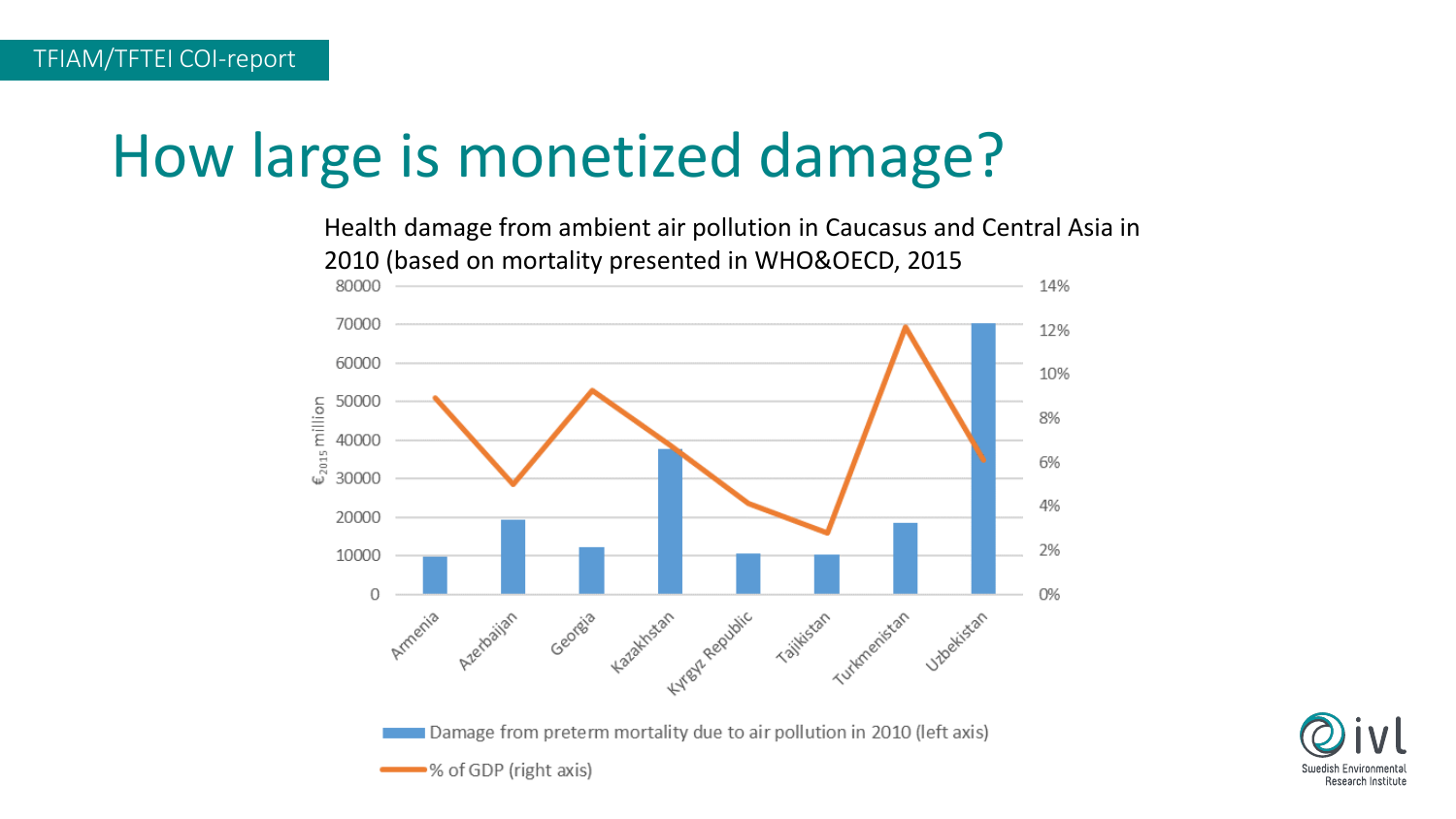## How large is monetized damage?



Sector-specific damage from air pollutants in the US, thousands €2015 /ton.

AFR – Agriculture, Road – road transport, Ind/PP – industries and energy, DOM – residential combustion



(sources – Goodkind et al., 2019 , Schrader et al., 2018 )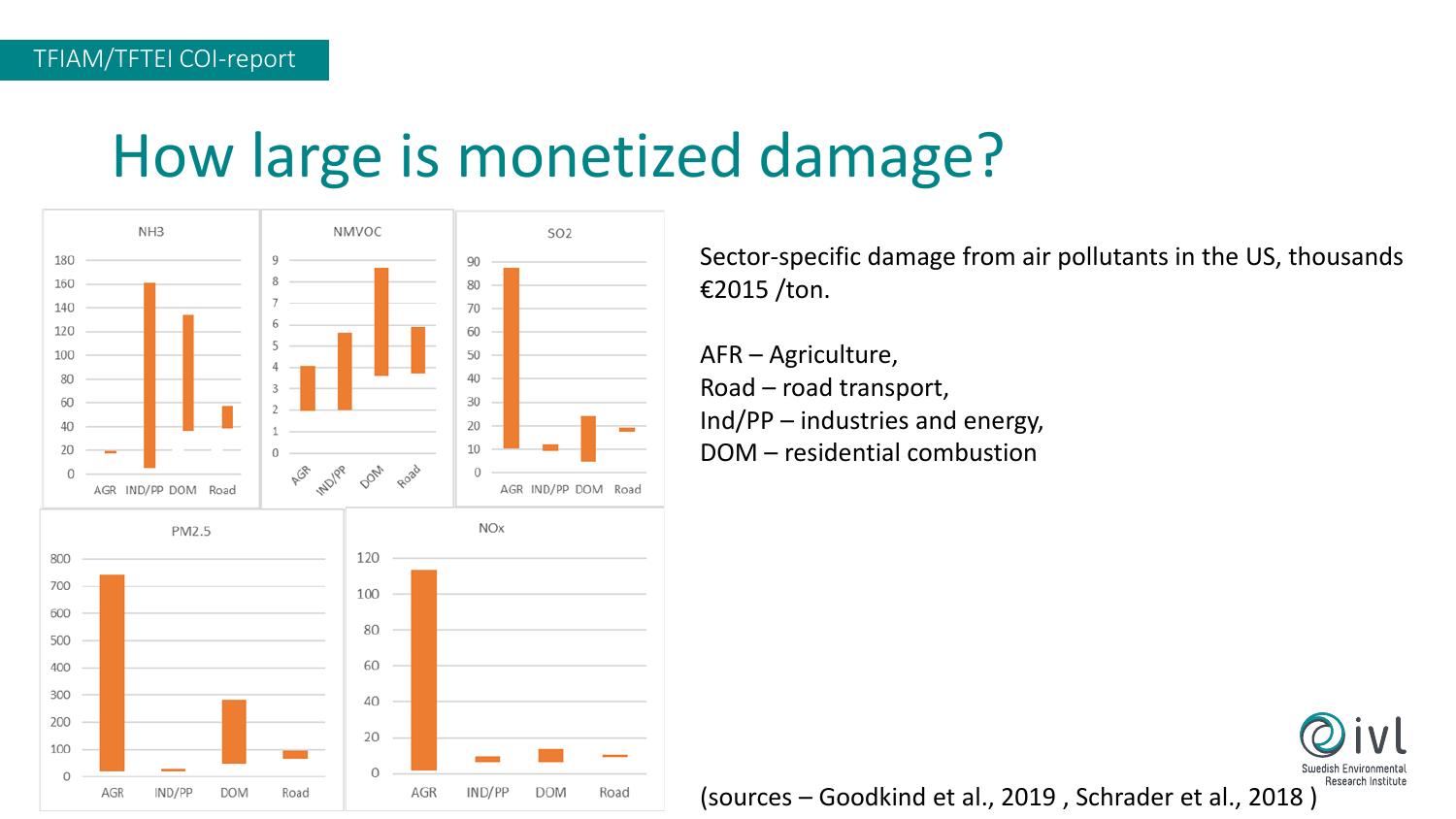# Benefit in future of expected action?

Estimated health benefits in European countries from agreed actions reducing air pollution (based on the current legislation scenario in Amann et al., 2020



Health damage from air pollution,  $\epsilon_{2015}$  billion

 $\blacksquare$  EECCA countries

Mortality and morbidity in the reduced damage between 2020 and 2030



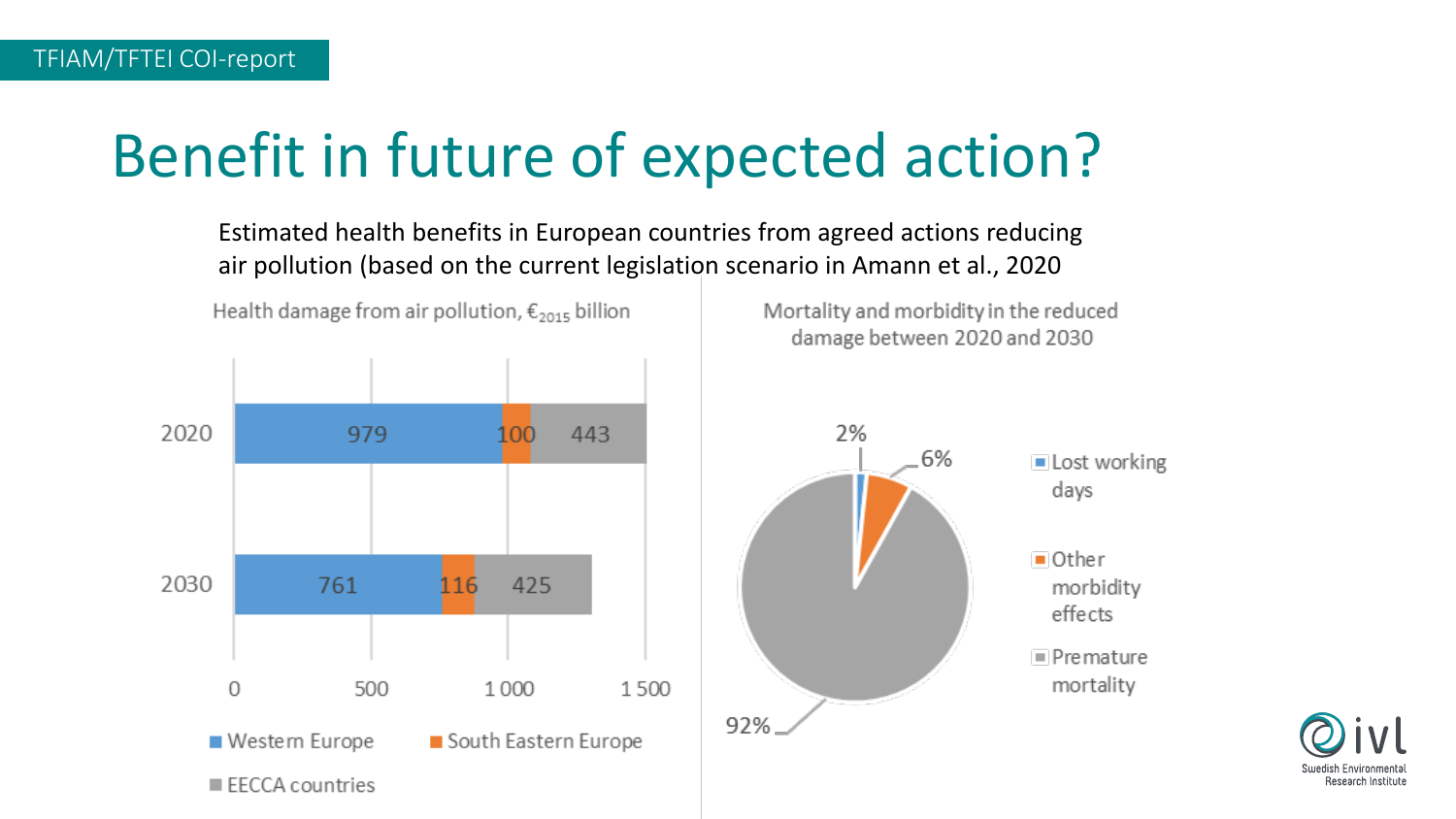## How large costs can be avoided?

Not assessed for EECCA and South Western Europe



#### EU27 - Health benefits from NAPCP and MTFR (Amann et al., 2020)

Cumulative health co-benefits (VSL) from climate policies 2020-2050 (Markandya et al., 2018)



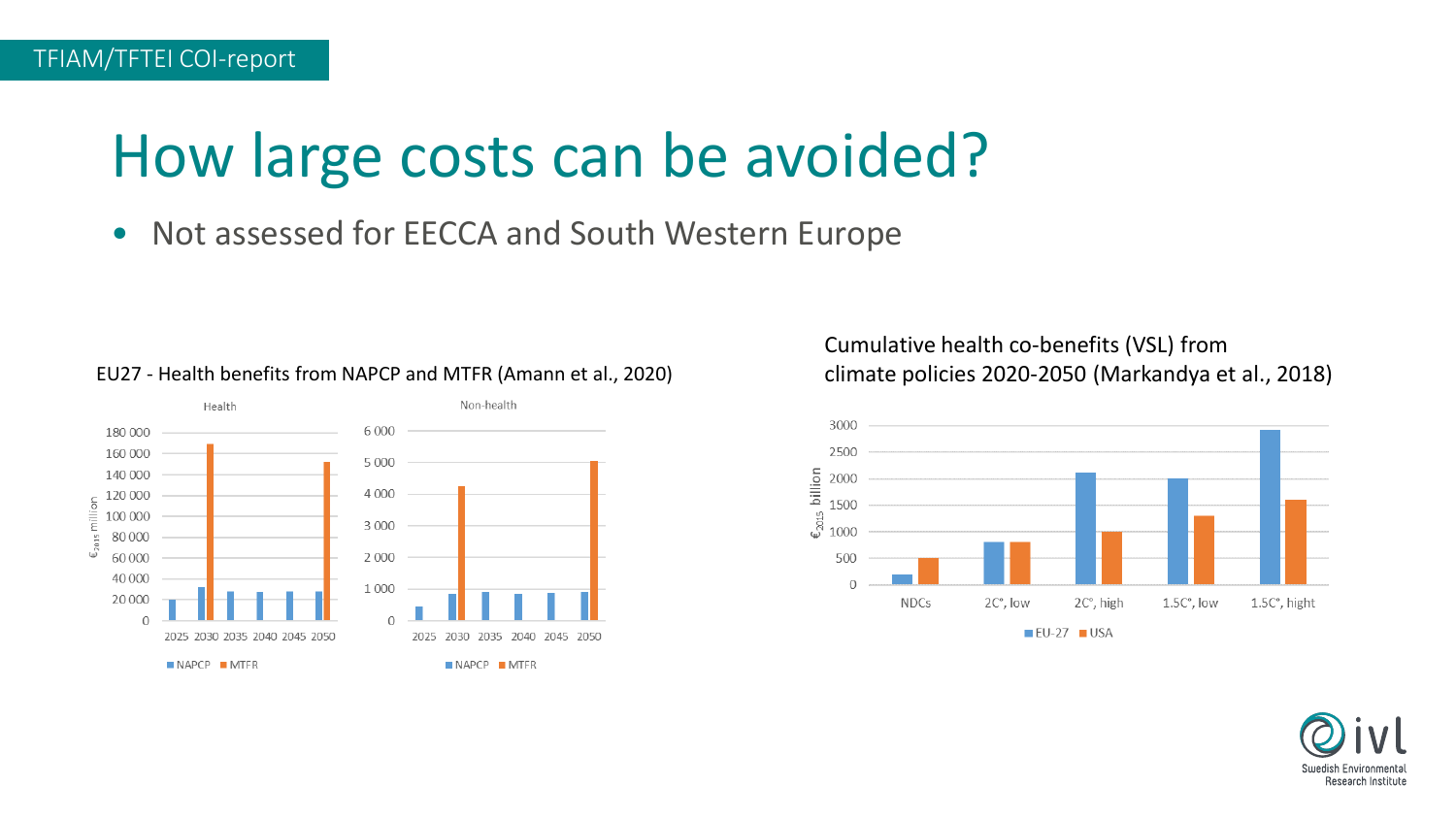#### Costs of inaction larger than emission control costs?

#### Case study of the Apatity coal plant

The Apatity combustion plant in North-Western Russia (1530 MWth thermal output) is in operation since 1959, using coal as main fuel to produce heat and power. Expert group on Technoeconomic Issues (EGTEI)<sup>i</sup> estimated annual technical costs of installing equipment to reduce emissions of  $SO_2$ ,  $NO_x$  and  $TSP$  – with wet flue gas desulphurisator, selective catalytic reduction, and electrostatic precipitator, respectively (see Table 5). Costs of avoided damage to health, crops and materials due to these abatement techniques are estimated by applying country-specific unit damage costs as in Schucht et al., 2021<sup>2</sup> (see Table 5 for high VSL) - the range is from  $\epsilon_{2015}$  158 million to  $\epsilon_{2015}$  469 million, depending on the chosen metric for health valuation. Irrespective of whether VSL or VOLY is chosen, total benefits from avoided damage significantly exceed costs. The total annual costs are estimated at  $\epsilon_{2013}$ , 27.4 million, so the benefit-to-cost ratio lies between 6 and 17 (see Figure 24).

Table 1: Parameters used for calculation of costs and benefits of installation of cleaning technologies at Apatity coal plant, based on EGTEI, 2011<sup>1</sup>, Schucht et al., 2021<sup>2</sup>, and GAINS model scenarios as in Amann et al., 2020<sup>3</sup>.

| Pollutant       | E missions in<br>2008/2010, kt | <b>Removal efficiency</b> Removed<br>of equipment, % | emissions, kt | <b>Technical</b><br>$costs$ , $\epsilon_{\text{mis}}$ | Avoided damage, $\epsilon_{2015}$<br>million |                 |
|-----------------|--------------------------------|------------------------------------------------------|---------------|-------------------------------------------------------|----------------------------------------------|-----------------|
|                 |                                |                                                      |               | million                                               | Low VOLY                                     | <b>High VSL</b> |
| <b>TSP</b>      | 6.23                           | 99.9%                                                | 6.18          | 5.3                                                   |                                              |                 |
| $PM_{25}$       | 0.37                           | 96%                                                  | 0.36          |                                                       | 13                                           |                 |
| NO.             | 2.4                            | 75.4%                                                | 1.8           | 10.5                                                  | າາ                                           | 7.9             |
| SO <sub>2</sub> | 12.6                           | 95.4%                                                | 12.0          | 11.6                                                  | 142                                          | 417             |
| Total           |                                |                                                      |               | 27.4                                                  | 158                                          | 469             |

Figure 1: Costs and benefits of installation of cleaning technologies at Apatity coal plant, based on EGTEI, 2011<sup>1</sup> and Schucht et al., 2021<sup>2</sup>





 $\blacksquare$  SO2  $\blacksquare$  NO<sub>x</sub>  $\blacksquare$  PM2.5